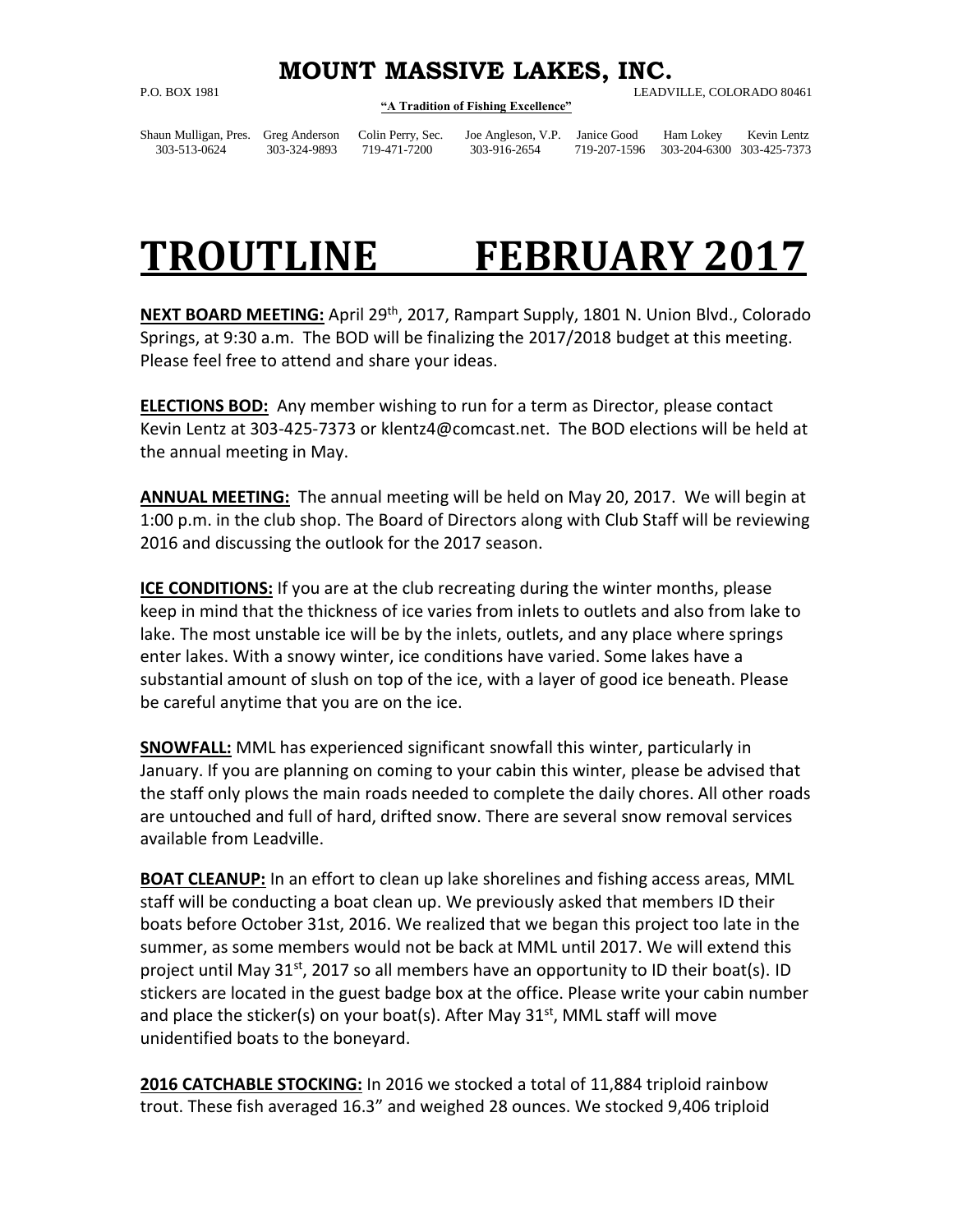rainbows which averaged 17" and weighed 32 ounces, with the biggest being 18" and weighing 39 ounces (2.4 pounds). We also stocked cutbows to increase our total stocking numbers. We stocked 2,478 cutbows which averaged 15.5" and weighed 24 ounces. Our 2016 catchable stocking significantly increased from 2015, which we only stocked 8,889 with an average size of 15" weighing 23 ounces. 2016 was a step closer to achieving MML management goals of stocking 16,000 catchable fish with an average weight of 28 ounces, which will resume in 2017. Thank you to all the volunteers who helped stock!

**2017 FISH STOCKING:** We will be stocking our 2017 Kamloops rainbows and cutbow super catchables on May 1, June 5, 26, July 5, 24, and August 14. We expect to stock 16,864 fish this year. 2017 will be the first year of stocking super catchables since 2013. If you would like to help stock on any of these dates, please contact Brent at 719-293- 5441.

**2017 KAMLOOPS RAINBOWS:** We currently have 19,375 and they are 16" and weigh 24 ounces (1.5 pounds). As spring nears and the ice recedes from the ponds, we will continue feeding these fish to increase their size before stocking. We will hold back 2,500 of these fish next summer for our super catchable program in 2018. Along with these rainbows, we have 2,141 cutbow super catchables to stock 2017. These cutbows are 19" and weigh 46 ounces (2.9 pounds). We plan for 10% unaccounted mortality each winter from predation (coyotes, eagles, etc.). As of February 1<sup>st</sup>, we plan to have 16,864 fish to stock next summer, which is up 5,000 from last summer. Our 2017 fish stocking will provide excellent fishing as we return to our management goals of stocking 16,000 fish with an average size of at least 28 ounces. The 2017 catchables and super catchables are located in New Pond, Pasture Pond, Rainbow Pond and Pond 2 for the winter.

**2018 TRIPLOID RAINBOWS:** We currently have 23,742 and they are 10". They are slightly larger than the 2017 rainbows were at this time last year and we also have 1,994 extra. Instead of getting rid of extra fish after our fall grading, we decided to keep 2,500 – 4,000 fish to hold in Hatchery Pond over the winter so we can replenish our numbers of lost fish due to disease and predator loss this winter. These fish are in Pond 1, Jones Pond, and Hatchery Pond for the winter.

**2019 TRIPLOID RAINBOWS:** Our triploids are growing fast and they are already at 2.0". We currently have 40,113. When these triploids reach 3" this spring, we will grade them and save the biggest 29,000. We will keep the extra fish to help replenish our numbers if we have substantial loss to disease and predators throughout the summer. Grading allows us to keep the bigger fish, keep uniform size, and gives us an accurate number of remaining fish. These fish are on spring water which is consistently 48 degrees. As these fish keep growing, we will continue to move them into additional tanks to keep them thinned out and healthy.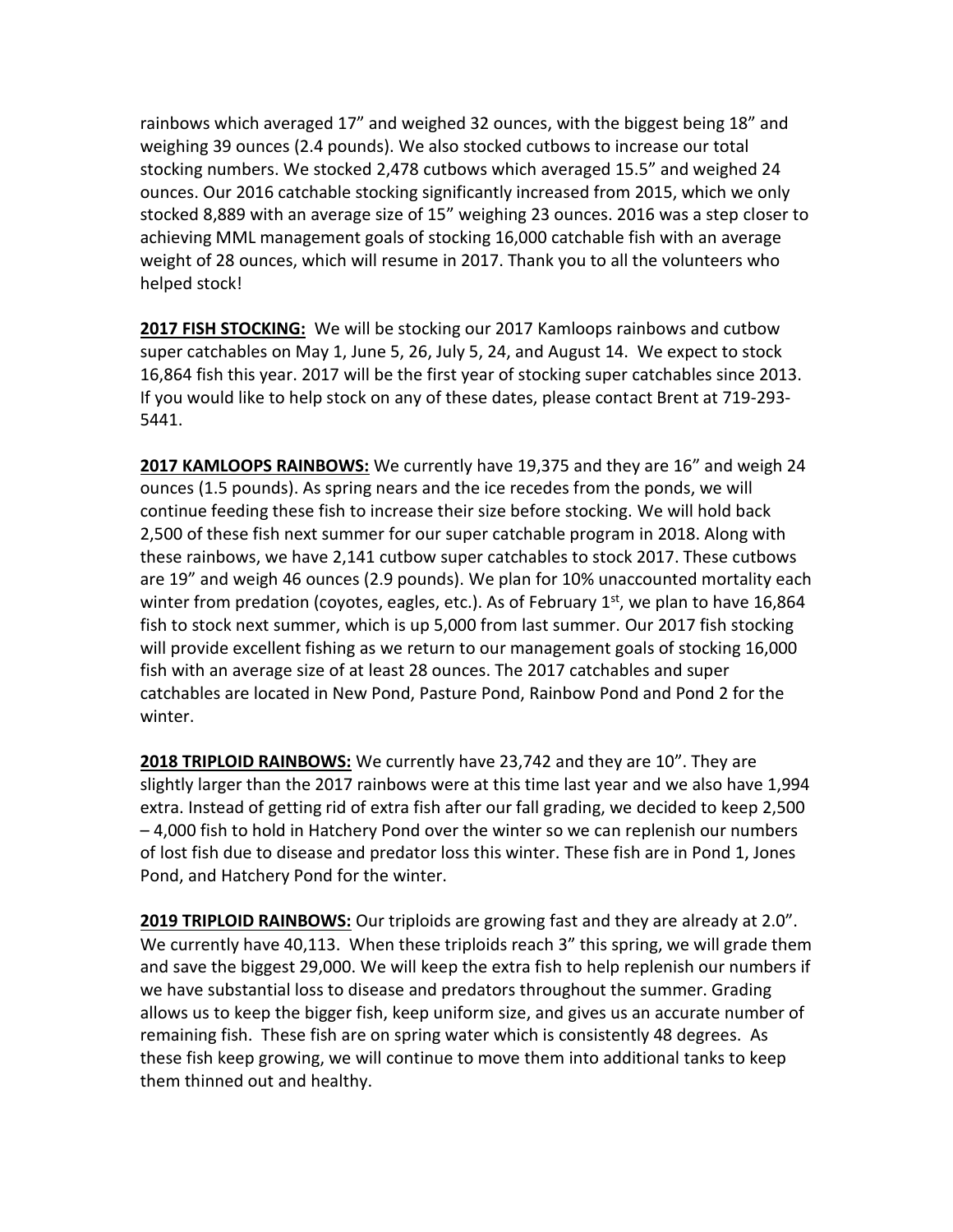**2017 BROWN TROUT:** Our annual fall spawning took place during the last week of September this year. We used an electro fisher this year to collect brown trout in the ditch between Upper and Lower Granite. Electro fishing allows us to collect all of the fish needed at one time and select the fish with the best milt and eggs for spawning, which improves the survival from egg to hatch significantly. We currently have 5,719 fry which is 92% survival rate, typical for this species of fish at MML. We will stock these fish next summer when they reach 3".

**2017 TIGER TROUT:** We used an electro fisher to collect brown and brook trout from various ditches throughout the club for tiger trout spawning. We took 14,340 tiger eggs in late September. We currently have 1,343 tiger trout fry that began feeding mid-December. The survival rate of tiger trout from egg to hatch was 10%, which is substantially lower than all the other species we have at MML. The low survival of this cross is due to crossing fish from different genera.

**2016 ARCTIC CHAR TRANSPLANTS:** We implemented an arctic char transplant program in 2016 to provide additional arctic char fishing opportunities at MML. We used gillnets to catch and transplant 50 arctic char over 12" in length from High Lake (#20) to Cokely Lake (#8) in the fall during the arctic char spawning run. The larger fish size will provide better survival than fingerlings. During our winter sample of Cokely, we caught several of these transplanted arctic char.

**2016 BROOK TROUT REMOVAL:** Each fall during the brook trout spawning run, we cull several brook trout to prevent them from overpopulating, becoming stunted, and out completing other species of fish at MML. This year we removed close to 1,000 brook trout under 12" in length from ditches and lakes throughout the club. We use gillnets, traps, winter sampling, and electro fishing techniques to collect these fish, which allows us to keep the bigger fish alive and return them to the water. We hope our efforts will keep the brook trout population in check, which will be determined from our summer samples in 2017. Members can help with this program by keeping all brook trout under 12" that they catch.

**2016 REVIEW:** 2016 was a step in the right direction towards achieving our fishery goals at MML. We had minimal fish disease due to a great water year, keeping all of our fish thinned, and running the proper water flow requirements throughout all of our fish rearing facilities. Our catchable rainbow stocking program increased by 2,995 fish stocked for a total of 11,884, along with an increase in fish size from 23 ounces in 2015 to 28 ounces in 2016. Rainbows averaged 31 ounces and cutbows 24 ounces. Our winter lake samples have shown that the sizes of all species of fish are improving and we expect many great fish available at ice off next spring. We exceeded our guest permit revenue goal of \$48,000 by \$780. The extra money helps to replenish the emergency fund moving into 2017-2018 budget year. Creel census data shows that we increased our catch per man hour (CPMH) to 2.29 in 2016 from 1.76 in 2015. The winter months provide extra time for the staff to further our education which gives us the knowledge,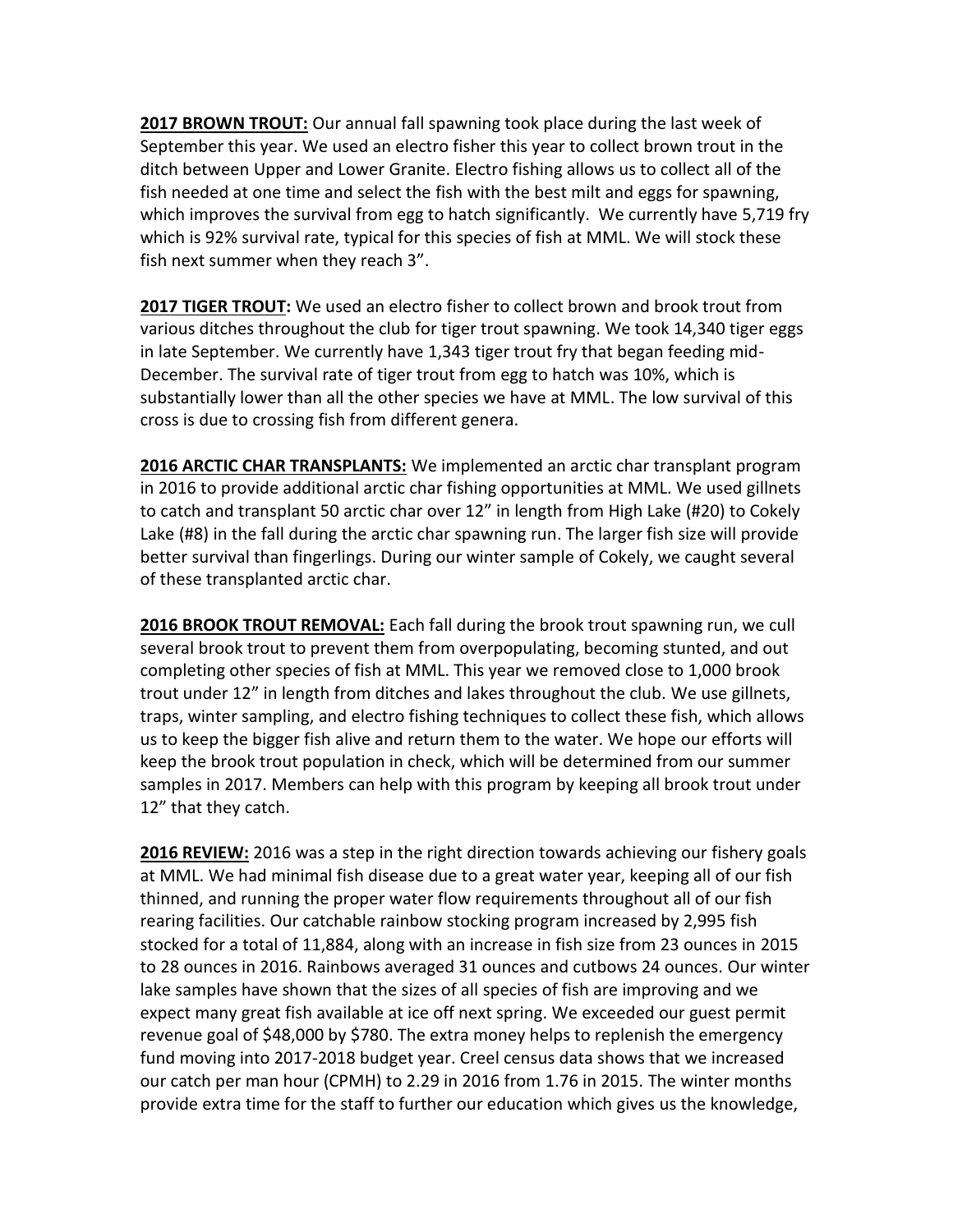current research, and updated fishery information so we can continue to make improvements necessary to make MML better each year. We are highly involved with the Colorado Aquaculture Association, United States Trout Farmers Association, American Fisheries Society, Lake County Conservation District, and various other programs throughout not only the state, but the country. Greg continues to represent MML interests on the Colorado Fish Health Board, the Colorado Aquaculture Board, and the Colorado Aquatic Nuisance Species Task Force. Club Manager, Brent, currently serves as vice president on the board for the Lake County Conservation District. Contact and cooperation with these programs allows staff to maintain relationships with other fishery professionals, businesses, and offered opportunities to take advantage of the latest tools and knowledge needed to run a successful fishery. During 2016, Brent also acquired a qualified supervisor chemical applicator license, certified in agricultural weed control and aquatic pest control. This license allows MML to evaluate weed problems, recommend control methods, mix, load, and apply any chemical, including restricted use pesticides on club property. This license is important as MML has strict programs in place to treat our lakes and ponds each summer, including terrestrial weeds such as Canada thistle. It takes years of planning and implementing the proper steps to achieve our goals at MML from year to year. We strive to make each year better than the last and we look forward to an even more successful 2017.

**2016 CREEL CENSUS DATA:** Total hours fished dropped slightly from 12,445 hours in 2015 to 11,839 hours in 2016. Although the hours were down, the CPMH increased from 1.76 in 2015 to 2.29 in 2016, which is our target for MML. The "Big 6" Lakes, which are Lakes 5,6,9,12,19, and 20, had 73% of the total hours fished in 2016. The CPMH for the Big 6 Lakes was 2.26 in 2016 and 1.88 in 2015. This data shows that our catchable stocking schedule for 2016 was well planned and implemented. With more fish available to stock in 2017, we will work through our 2017 catchable stocking schedule to make improvements for each month, lake by lake, to keep our creel numbers comparable to 2016 and provide better fishing.

**WINTER SAMPLING VOLUNTEERS:** During the winter we sample each lake to check the abundance and condition of the fish population by ice fishing. Our sampling so far has provided excellent data and great fishing for all species of fish. We still have seven Lakes remaining, 6,10,14,15,17,18, and 26. Don't have ice fishing gear? No problem, MML has extra gear available for those who would like to help out. If you are interested, please contact Brent at 719-293-5441.

**CONDOLENCES:** It is with great sadness to report the passing of Gene Carnahan. Gene passed away peacefully on January 19<sup>th</sup> in Tucson, Arizona, with Phyllis at his side. A service will be held at MML in August. Please pass along your condolences to the Carnahan family:

1 East Desert Sky Road Unit 5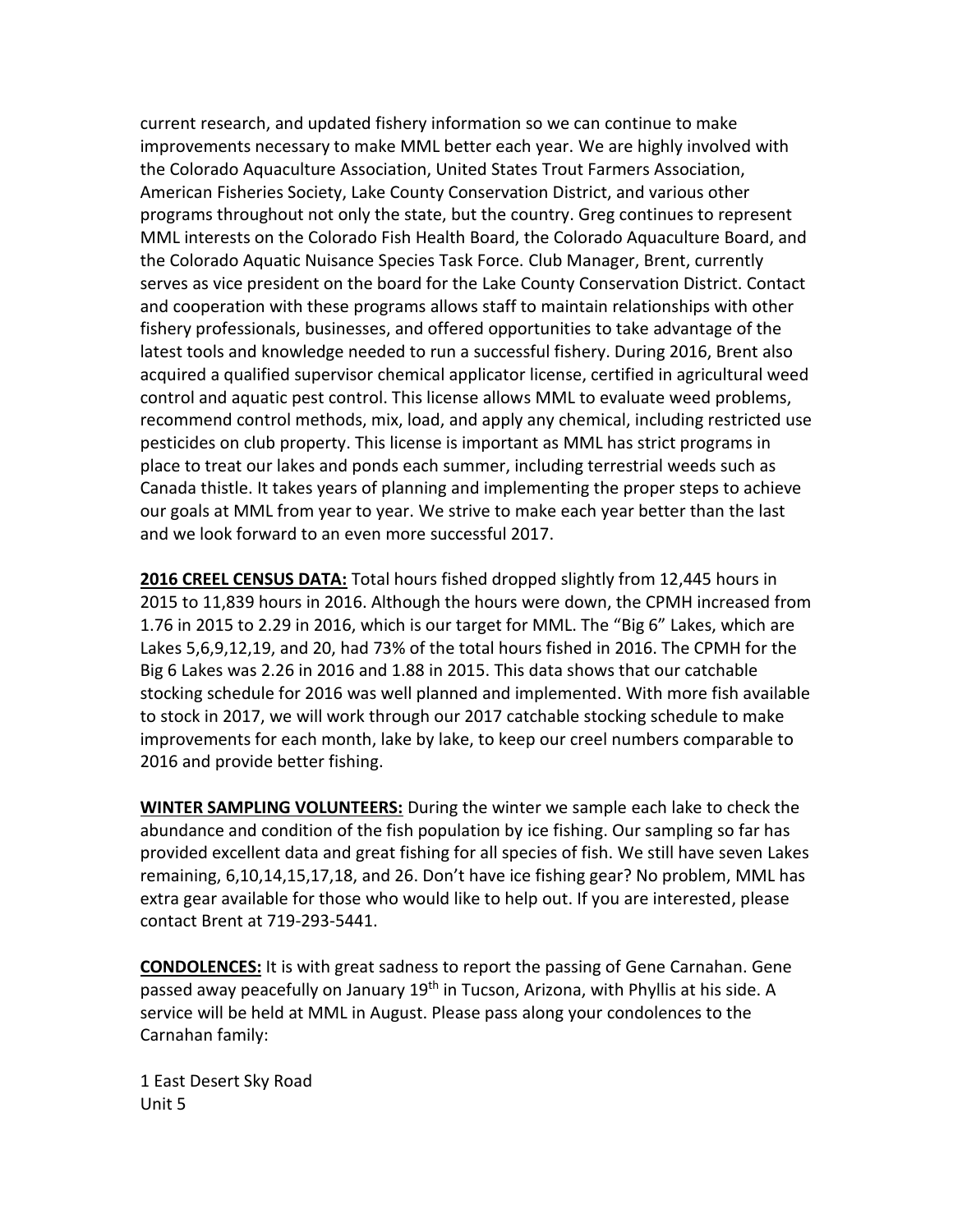Tucson, AZ 85737

**CABIN SALES:** Joseph Lanier recently sold his cabin (#29) in December to current member Larry Scripter. 2016 was a great year for selling cabins and memberships with a total of 7 sales, which is additional income for MML to replenish the emergency fund.

**WATER FLOWS:** Our water flows have been stable and we are still running water throughout the entire system. We had a snowy January which brought about 2-3 feet of snow to the club. According to USDA Colorado SNOTEL, the Arkansas River Basin is at 159% snowpack. Although this number is hard to relate to the club, Weston Pass has a considerable amount of snow. In order to have a good water year, we rely on late winter/spring snow storms which provide a lot of moisture to add to the current snowpack, along with a cool spring to allow spring runoff at a steady rate.

**ROADS:** Club roads are managed in three tiers:

- 1. All weather roads for the year around management of the club.
- 2. Primary fishermen roads that allow about 80% of our fishermen access to the lakes (ex: around Snowden or #6).
- 3. All other roads.

If you have a cabin or travel the tier 3 roads be advised that, except for general maintenance once a year, these roads will not be weatherized until all the other roads are weatherized.

If members, their guests or their contractors abuse or misuse any roads the responsible member can expect to receive a bill to repair that road.

When roads become full of water, please refrain from going around the hole/puddle. We don't want to ruin the vegetation or create a bigger hole. We repair these issue areas with road base or slag when the time is appropriate.

**FOR SALE LIST:** Is no longer part of the "Troutline" but is located on the MML website. Please contact Shaun Mulligan (303-513-0624) if you wish to list a membership or other items for sale.

**MML WEBSITE:** If you have not had a chance to check out the new website, please do so at mountmassivelakes.org, password Fishing1. The "for sale section is now up and running and also check for updates in the "Managers Corner" section for the latest news and recent activity from MML staff, including pictures. The website will also provide information such as fishing status, club updates, BOD meeting dates/times/locations, annual meeting date/time, and previous club material such as the Troutline. We would like to thank BOD member Gregg Anderson for all the great work he has done to make this new website successful and updated with the most current information.